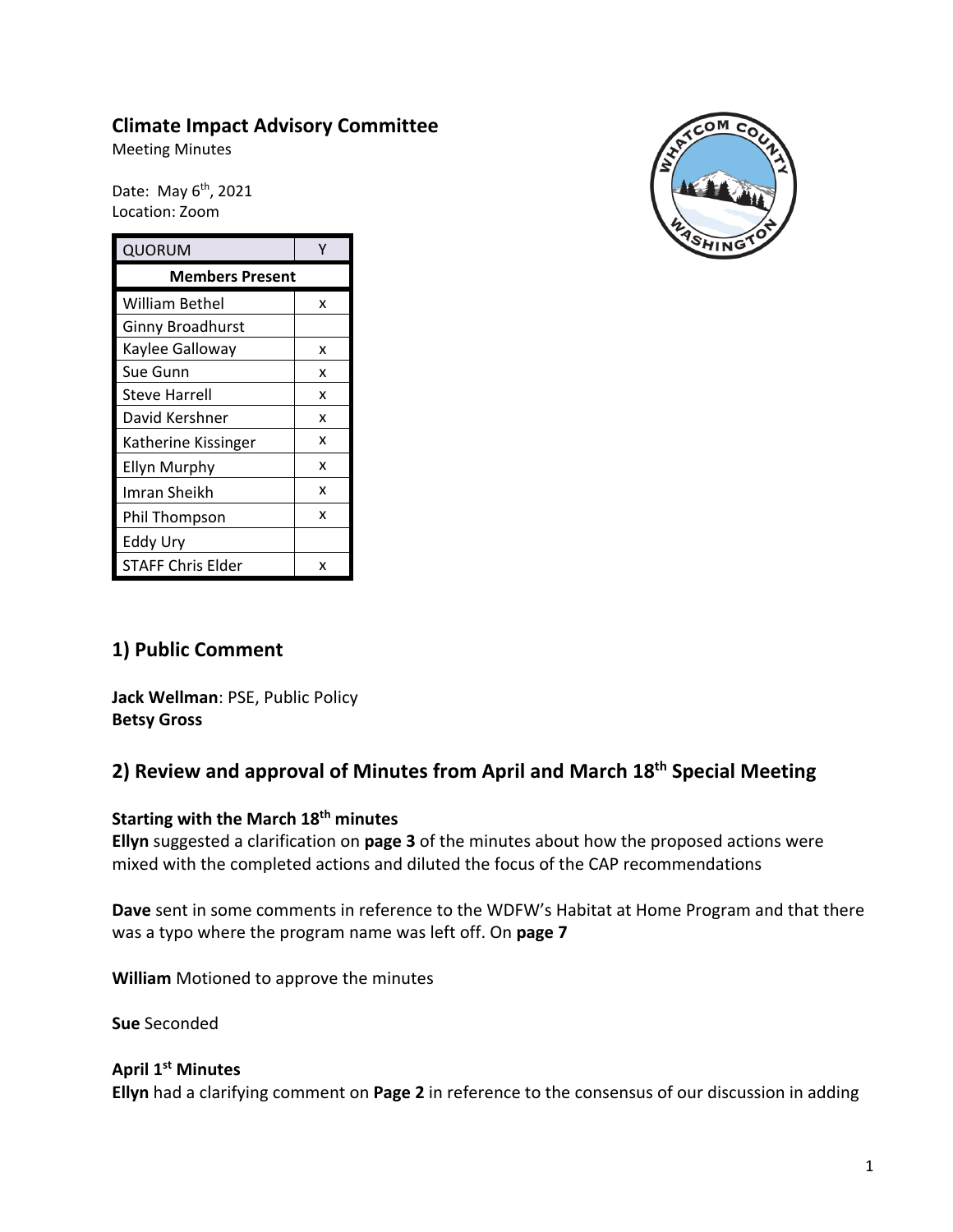the results of the vulnerability assessment to individual chapters, and the methodology would be in the Appendix.

**Ellyn** wanted to point out the importance of prioritizing the implementation chapter

**Dave** mentioned in the conclusion of the minutes that Eddy's Name was listed but there was no comment that followed. It was decided to remove his name from that area since we could not confirm whether or not he made a comment.

**Dave** Motioned to approve the minutes **Sue** Seconded

# **2) Final Climate-Related State Legislation – Passed and Pending – Kaylee Galloway**

**(Slide 1)** Session was a success, ended on time and all three budgets passed.

**(Slide 2)** Operating Budget Highlights: -Funds agencies -Social safety net -Focus on Public Health -Investments in water banking and forest health -HEAL act for Environmental Justice and Climate Investment Account -Orca & Salmon recovery

**Phil Thompson in Zoom Chat**: Can Kaylee send her slides to members after the meeting?

**(slide 3)** Transportation Budget Highlights -Revenues were down from the Pandemic -Alternative fuels -investing in transit agencies -Hybrid Electric Ferry

**Phil Thompson in Zoom Chat:** Is this transportation budget the package on which the CFS and CCA bills were contingent?

**(slide 4)** Construction budget -essential infrastructure -natural resources -clean energy, energy efficiency, climate projects

**(slide 5)** Many environmental bills passed -HEAL Act: requires agencies to conduct environmental justice assessments. Implements strategies recommended by Environmental Justice Task Force appointed by the Governor. -Cap & Invest Climate Commitment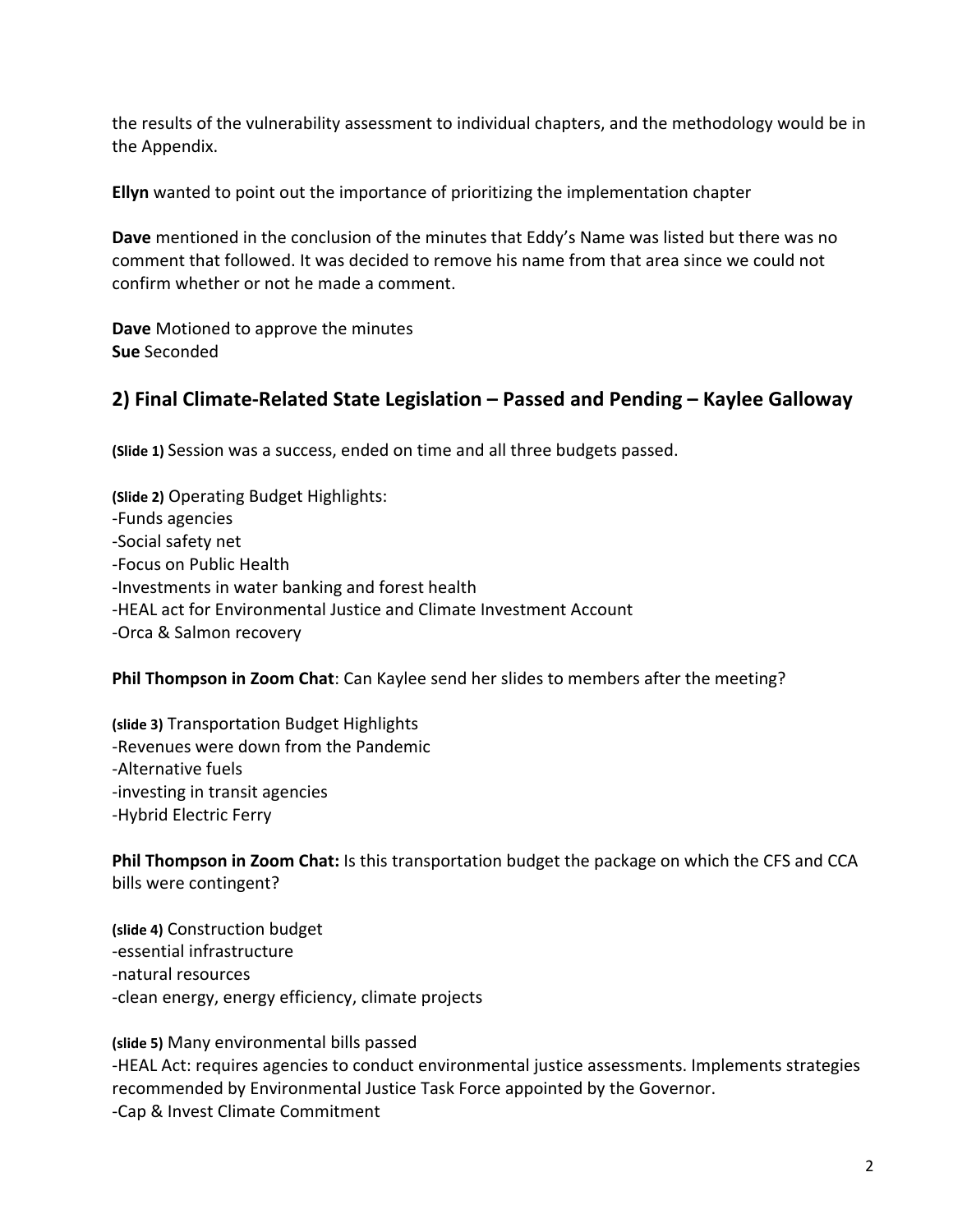**(Slide 6)** WA Climate Commitment Act -Market based, economy wide cap on carbon emissions with tradeable allowances -Environmental justice review -Tribal consultation before spending funds -EITEs: no cost allowances but baseline allocation declines over time **Ellyn** asked what an EITE is?

**Kaylee** defined it as an acronym for Energy Intensive Trade Exposed and that an example would be Alcoa

**Sue** said that the refineries also count. And asked why the Coal fired electric generation exempted

**Kaylee** said she didn't know the answer

**Ellyn** said it might be because they are going to be eliminated in our state by 2025. Ellyn asked if it had to go through a rule making process with commerce

**Kaylee** said it was mostly ecology

**Ellyn** said that it could be a commerce decision

**Sue** asked about the implementation timeline

**Kaylee** said she didn't have the timeline in front of her but that building the infrastructure for the system would be factored into the cost

**Phil** commented on the Coal fired Power plant exemption and confirmed Ellyn's suggestion that they're exemption is because they will be phased out and it would not make sense for them to spend a bunch of money on updates right before they cease operations. Phil also asked about the transportation package mentioned for some of the transportation bills to take effect and I that was the bi transportation budget that was passed

**Kaylee** said that the budget as passed should fund the transportation bills. And that an additional package shouldn't be necessary.

**Phil** asked if the \$0.05 gas tax increase

**Kaylee** said that it is not included in this budget but that there may be a fall session concerning transportation revenue

**Phil** asked about the state of the Clean fuel standard and 5126 and if they are contingent on that package

**Ellyn** said that she read in newspaper articles that those bills are contingent on an ad additional package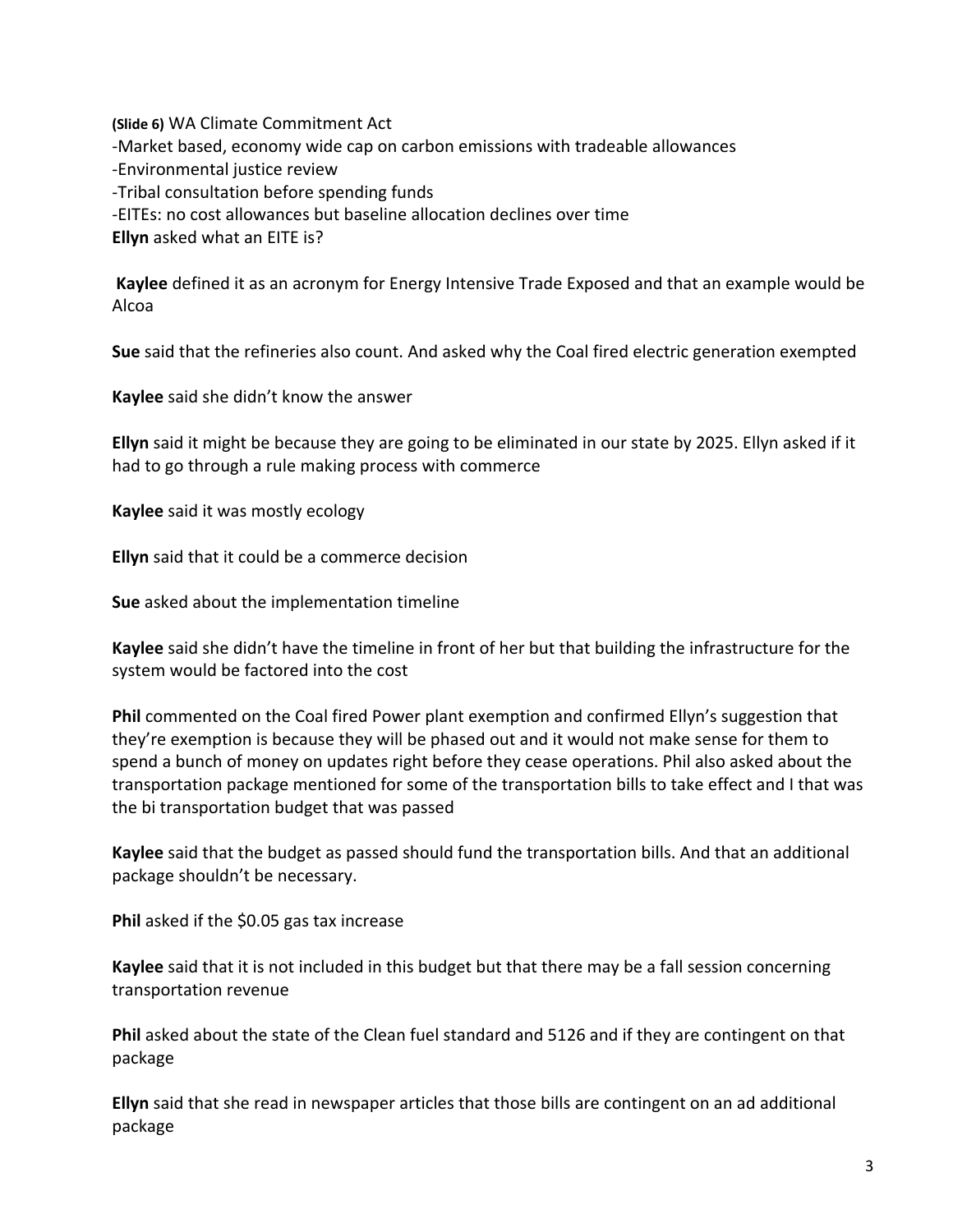**(Slide 8)** the Carbon investment account Much of the spending criteria was taken from Washington Strong proposal -75% Climate Commitment account -25% Natural Climate Solutions Account -Air quality & Health Disparities Improvement Account

**Phil** asked about the percentage that goes into each account

**Kaylee** said that she didn't have the exact answer but could share the Bill summary

**Phil** said that **Sharon Shewmake** suggested looking in the fiscal notes

**Kaylee** said that would be a helpful place to look for rulemaking

**Betsy Gross in Zoom Chat**: Can Kaylee send her slides to non-members too? I'd love to have them. [jbgross1@comcast.net](mailto:jbgross1@comcast.net)

**Chris Elder in Zoom Chat**: The slides will be posted on the website after the meeting, thanks

**Kaylee Galloway in Zoom Chat**: [http://lawfilesext.leg.wa.gov/biennium/2021-](http://lawfilesext.leg.wa.gov/biennium/2021-22/Pdf/Bill%20Reports/Senate/5126-S2.E%20SBR%20FBR%2021.pdf?q=20210506180729) [22/Pdf/Bill%20Reports/Senate/5126-S2.E%20SBR%20FBR%2021.pdf?q=20210506180729](http://lawfilesext.leg.wa.gov/biennium/2021-22/Pdf/Bill%20Reports/Senate/5126-S2.E%20SBR%20FBR%2021.pdf?q=20210506180729)

**Steve** said the language is unclear in the bill

**Kaylee** said that not less than 20million per biennium be placed in the Air quality account. She said that the murky language may come from the uncertainty of this being a free market-based process.

**(Slide 9)** looking ahead to 2022 Bills that died. 5 bills 4 of them from local representatives. The bills died in the senate.

**Ellyn** asked if these bills will be put up again in the next legislative session and what the hang ups were for 1280.

**Kaylee** said that portions of the bill got included in the operating budget but that it seemed like the bill needed more time. Kaylee said the GMA bills didn't have the votes in the senate which is more moderate.

#### **Kaylee Galloway in Zoom Chat**:

Auction Proceeds Distribution. The auction proceeds must be transferred to the state treasurer for specific deposits first to the Carbon Emissions Reduction (CER) Account and the remaining auction proceeds to the CI Account and Air Quality and Health Disparities Improvement Account. The deposits to the CER Account are as follows:

- \$127,341,000 for FY 2023;
- \$356,697,000 for FY 2024;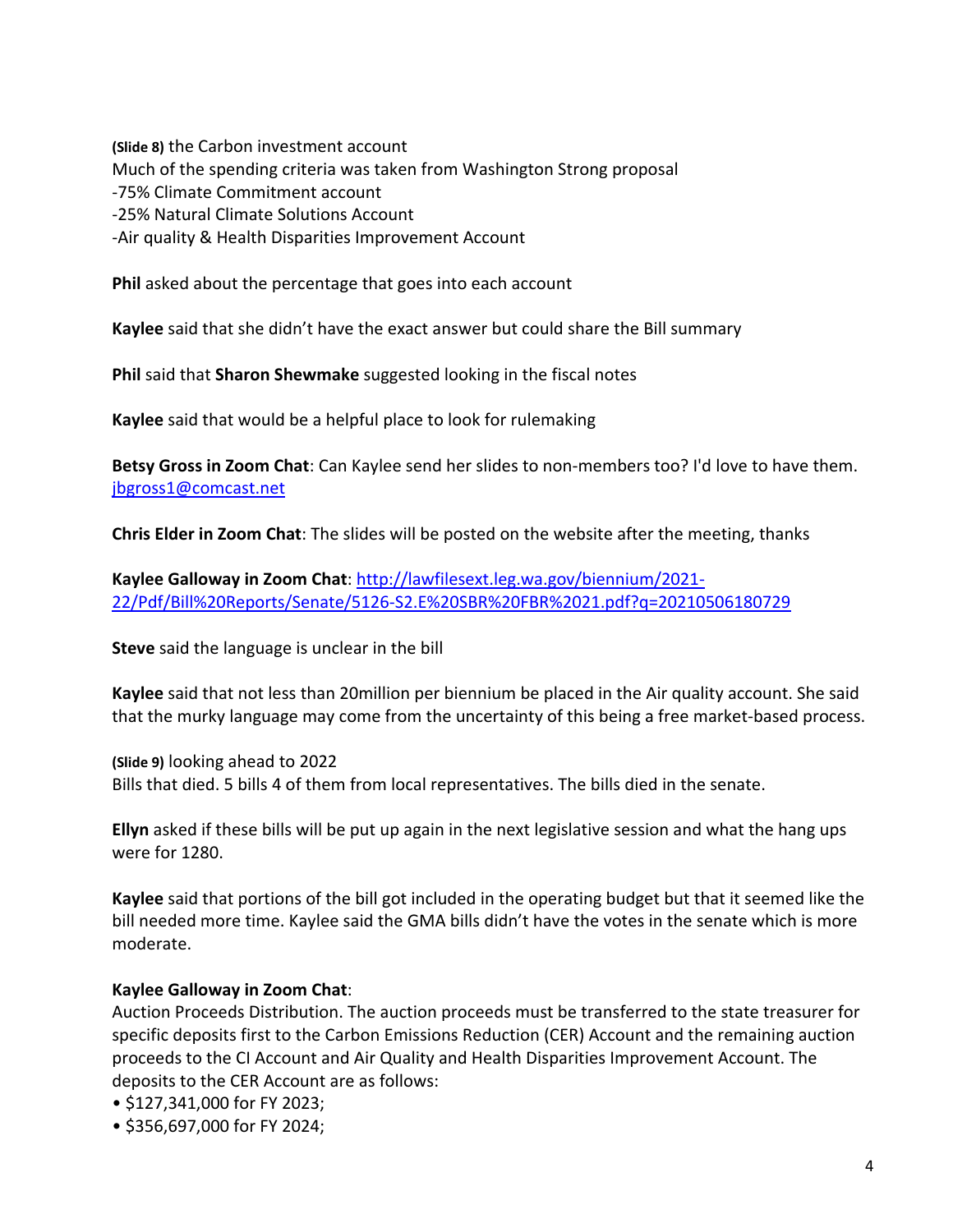- \$366,558,000 for FY 2025; and
- \$359,117,000 each year for fiscal years 2026 through 2037.

#### **3) Implementation Section Format – Steve Harrell**

**(slide 1)** Timeline for Office of Climate Action

**(slide 2)** Key priorities as determined by section writers and a timeline graphic would be included for each chapter.

**Steve** asked the committee how we wanted to present our timelines. If we would like all of them to be in the implementation chapter or if the timeliness should be in the chapters themselves.

**(slide 3)** Transportation Key Priorities

**(slide 4)** Land Use Key Priorities

**Sue** commented on the timelines. She said that the timelines should be in the end of each chapter.

**Steve** said that putting the timeline at the end of the report could be rather intimidating since it would be a compilation of all the chapters priorities.

**Ellyn** said we could continue to work on this in a small group

**Stevan Harrell in Zoom Chat**:@**Dave**, @**Ellyn**, @**Kaylee** can we have a working group meeting Saturday or Monday or Tuesday?

**David Kershner (he/him) in Zoom Chat**: @**Steve**, Monday works best for me. Tuesday I am booked.

**Atul** suggested an appendix called implementation guide that would summarize the timelines for each chapter.

**Ellyn** said we are looking for a way to prioritize the actions in the next few years

**Steve** said that the Office of Climate Action, once established could help with prioritization and implementation. He said that our timeline will be more general for our proposal and leave the details up to the Office of Climate Action to decide.

**Dave** said that Steve's suggestion would help to highlight the importance of the Office of Climate Action. Dave asked the committee if we are in consensus to adding an Office of Climate Action. Or rather if anyone on the committee objects to establishing the Office of Climate Action.

**Chris** asked if **Dave's** question was about whether or not to recommend the additional staff proposed in the Office of Climate Action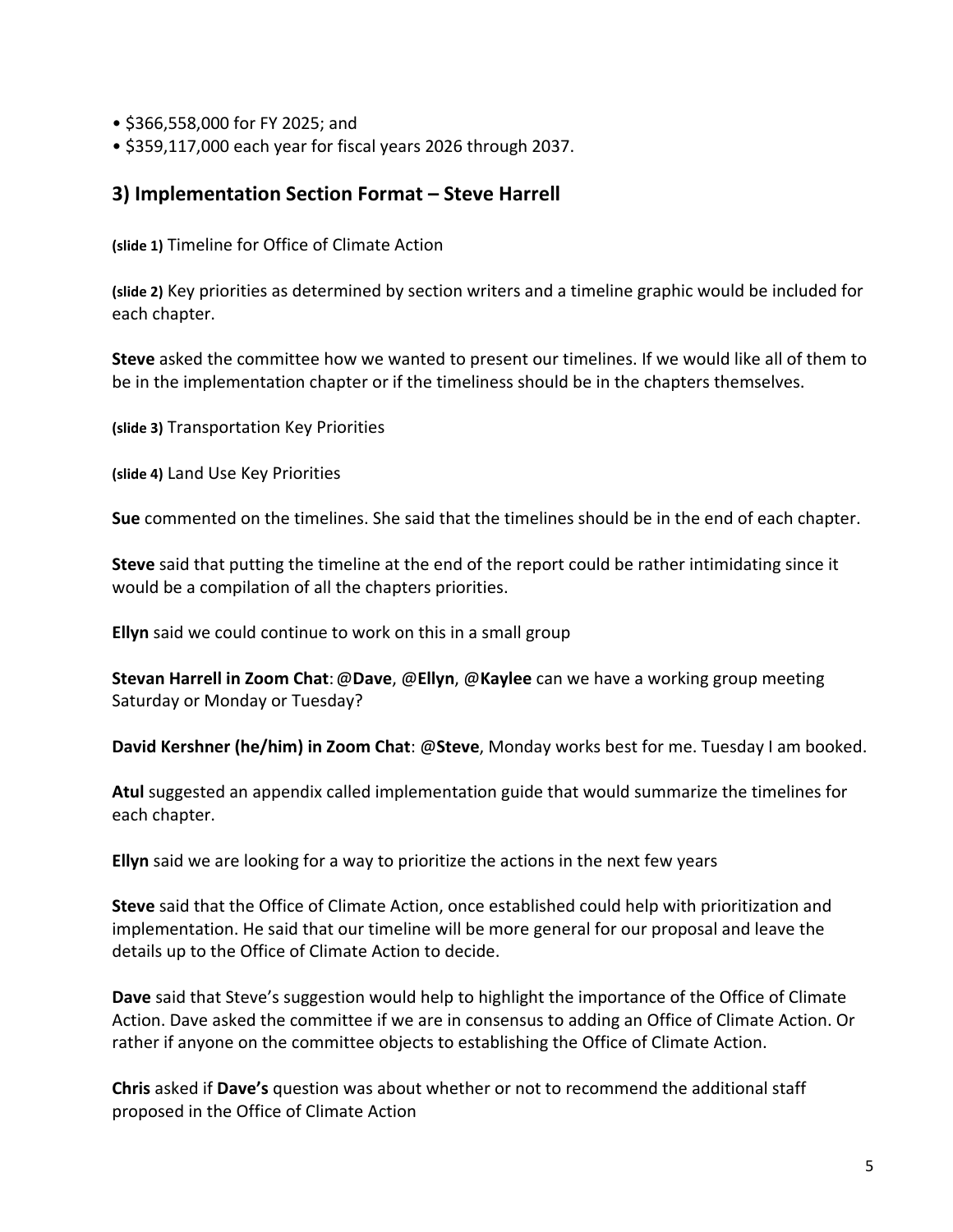**Chris** said that the scope of this plan would require the county staff to do things differently than they are currently doing.

**Phil** said that the proposed office is a very important part of our plan's implementation, and is a critical part of our proposal

**Steve** said that by the time he came onto the committee it seemed like proposing to add the Office or Climate Action had already been decided.

**Dave** suggested a section title of "Implementation of CAP: An Office of Climate Action" he said or we could Keys to successful implementation of CAP: Coordination, Information, and Community Engagement"

**Phil** said that implementing the CAP: office of climate action

**Sue** said she agreed and that it would help to illustrate how important this office is for our proposal

**Steve** asked if we should take the individual timelines at the end and just keep the timeline for the implementation of the Office of Climate Action?

**Sue** said that she liked the idea of having individual timelines at the end of each of their respective chapters. She also pointed out that some of the timelines are based on hypotheticals, such as the Industry section. so that by keeping the timelines in their respective chapters it would be easier to explain things

**Ellyn** said that when it comes to difficult subjects like industry where the county doesn't have control over

**Sue** said that the county will need to be well versed in the requirements of the Cap and invest Bill. And coordinating with private industry

**Steve** agreed and said that coordinating with the industries and knowing how the new legislation will affect our county will be an important part of the duties of the Office of Climate Action. Steve asked for some input on the implementation chapter to ensure that things are substantially and editorially sound.

**Ellyn** said she liked the suggestions from this discussion including the chapter name change.

**Sue** wanted to make sure the role of the committee was included in the CAP

**Steve** and **Ellyn** confirmed that it was in there.

#### **4) Climate Action Plan – Ellyn Murphy**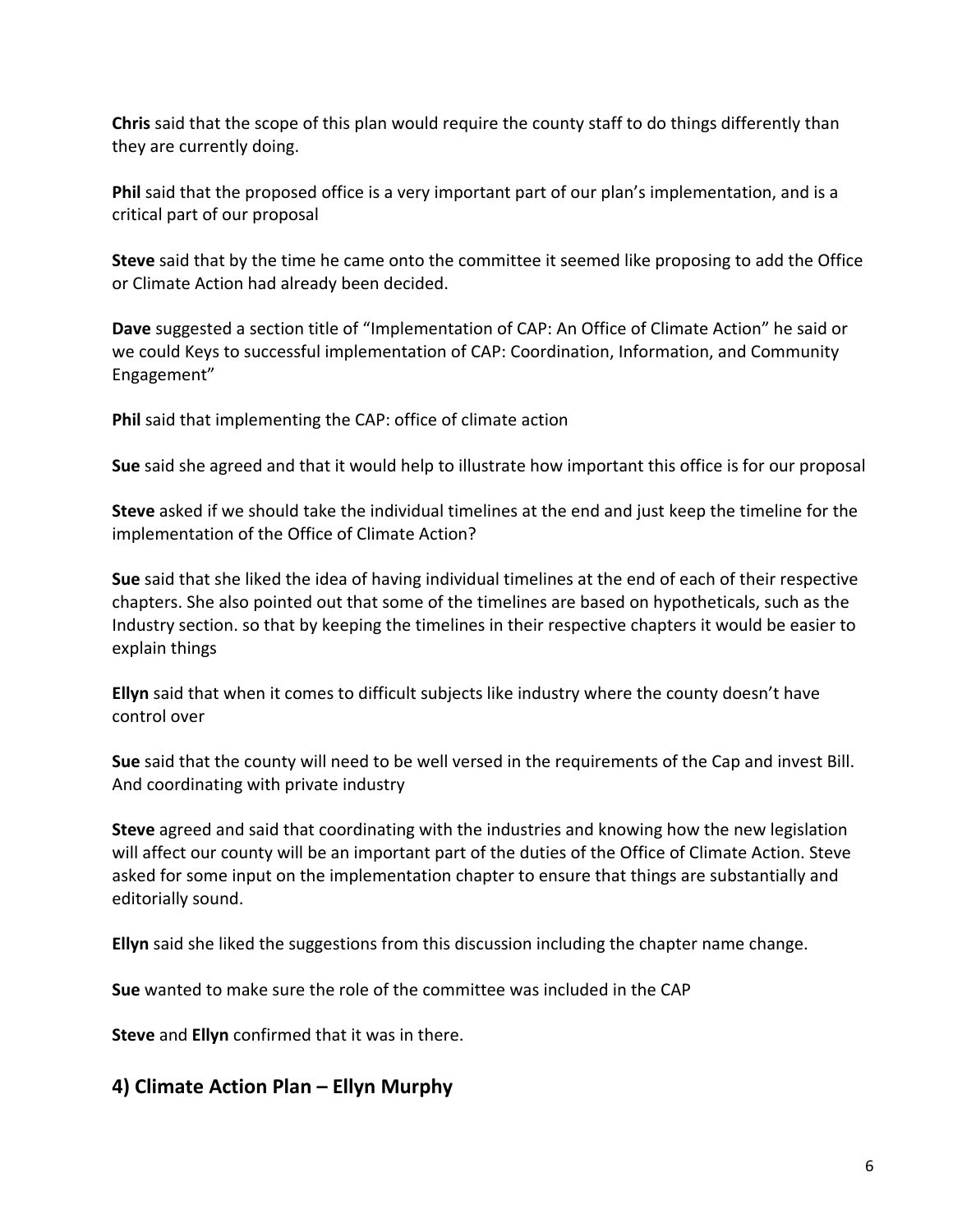#### **a) Review Process**

**Ellyn** said that our document is considered guidance rather than regulatory. This means that we are not required to be fully transparent with our review process, but we are deciding to be transparent because we feel it is in the best interest of the community. She reached out to Commerce to get advice from them on how to handle the public comment period.

She said that we are not required to respond to every public comment individually but asked for committee members that have not taken on a writing assignment take on a role in helping to respond to comments.

**William in Zoom chat**: I would be willing to take up that responsibility

**Phil** said that he doesn't believe that an individual response or conversation is not necessary to do for each commenter and that we could instead simply respond with acknowledgement of comments received.

**Steve** said it should depend on how serious the comments are, and that if some comments are substantial that they should receive more attention

**Phil** raised a concern that there might be a potential problem with responding more in depth to some comments over others.

**Ellyn** said that **William** will be taking on the response role

**Chris** said that he would look into a way that we could auto reply to comments to acknowledge that we have received them.

**Dave** said that he would be happy to help with acknowledging commenters and volunteered to help William respond to more in depth, useful suggestions. And he suggested referencing public comments that were suggested in the index of the final CAP

**Phil** brought up an example from in person county council meetings when they would have public commenters come up to the mic. That they didn't have full discussions with commenters and simply thanked people for sharing their comments.

# **b) Process and Presentations to County Staff/Council Members**

this subject will be broken into 3 different meetings due to the different sections being relevant to different staff members. The meetings will be broken into the built environment, the natural environment, and the implementation road map.

In briefing council members, it has been recommended to only brief one councilmember at a time.

This would be to get initial feedback from individual members. Ellyn reminded us that this is optional for the section leaders to reach out to council members, but that this can be very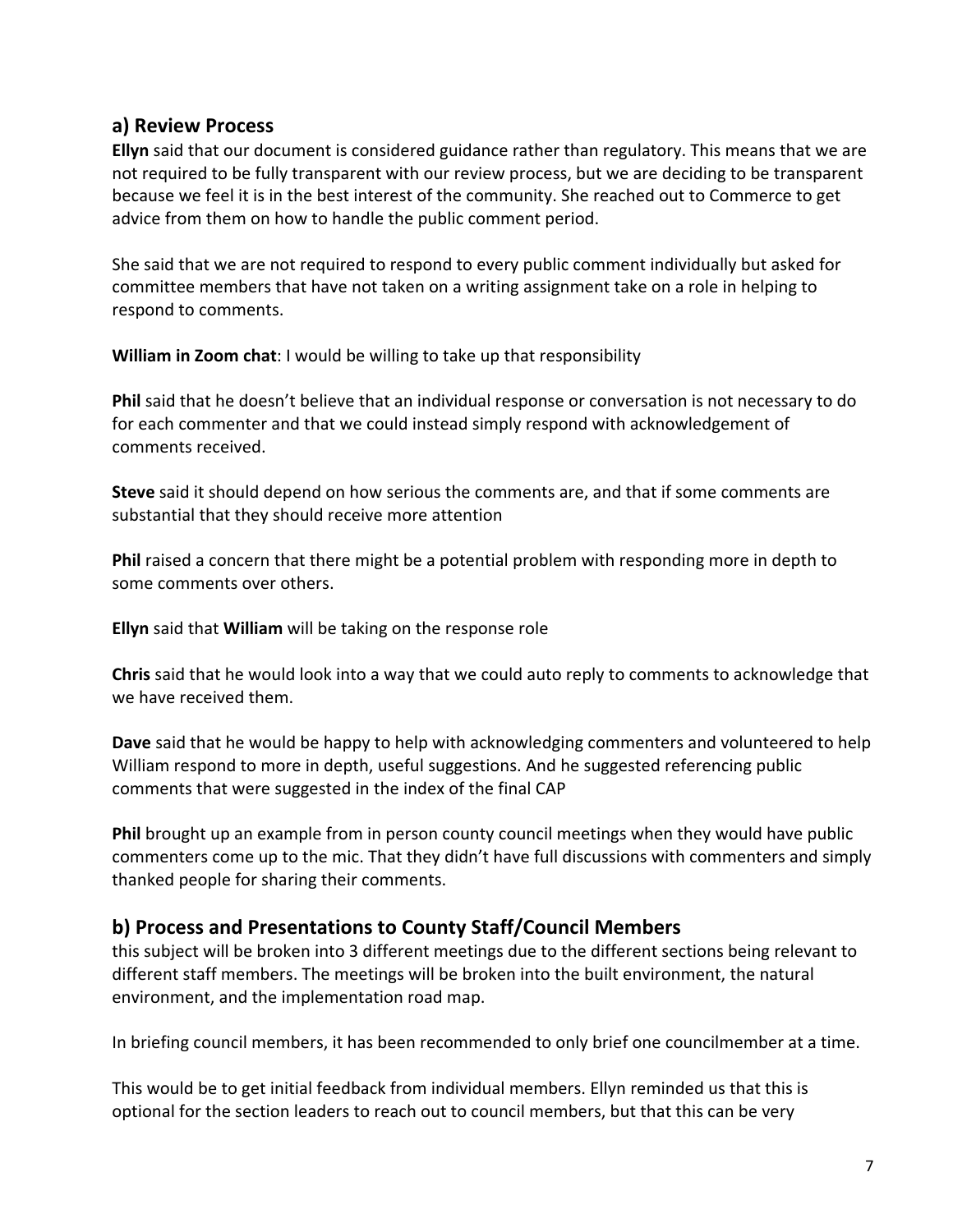informative to get the council familiar with our document and get ahead of any questions that may arise.

There is also the option of briefing the county administration, and specific departments or county staff. This would be a good way to get an idea of how staff is equipped to handle the implementation and get suggestions directly from those who will be working on implementation.

**Phil** commented that he thought it would be good to discuss potential issues that may arise from special interests but that we shouldn't only focus on the negative comments that may arise but also the potential positives

**Sue** said that the COB task force was challenged by a special interest campaign targeting a proposed low emission regulation and that it was ultimately successful in striking down that regulation

**Steve** commented that in the case of special interests that it is always a negative that you are facing. He also pointed out that the question asking if the county is adequately staffed doesn't make sense because part of our proposal is adding a new office to the county staff. Instead, we should ask if adding the Office of Climate Action would be enough support to implement the CAP.

**Betsy Gross in Zoom chat:** To implement the CAP with no dedicated staff is unrealistic

**David Kershner (he/him) in Zoom chat:** @Betsy, Thanks for your comment about dedicated staff.

**Ellyn** said that some of the feedback she had received was split on whether or not the county needed more staff

**Phil** asked if the staff would get the implementation section for review

**Ellyn** said that the implementation section would be its own briefing

**Phil** said that based on the information we share with the different groups we should change the wording of the questions that we are asking. Specifically, like who in the county will lead in implementing things in the built and natural environment sections.

**Sue** asked when section leaders should start briefing councilmembers.

**Ellyn** said you can reach out to them when you feel your section is ready.

# **c) Draft Schedule**

*Late May – Early June*: workshops with county leadership *June 15th*: Draft CAP submitted to County Council *June 22nd June 15th*: Start Public Comment Period *June 29th*: Presentation of Draft CAP to whole Council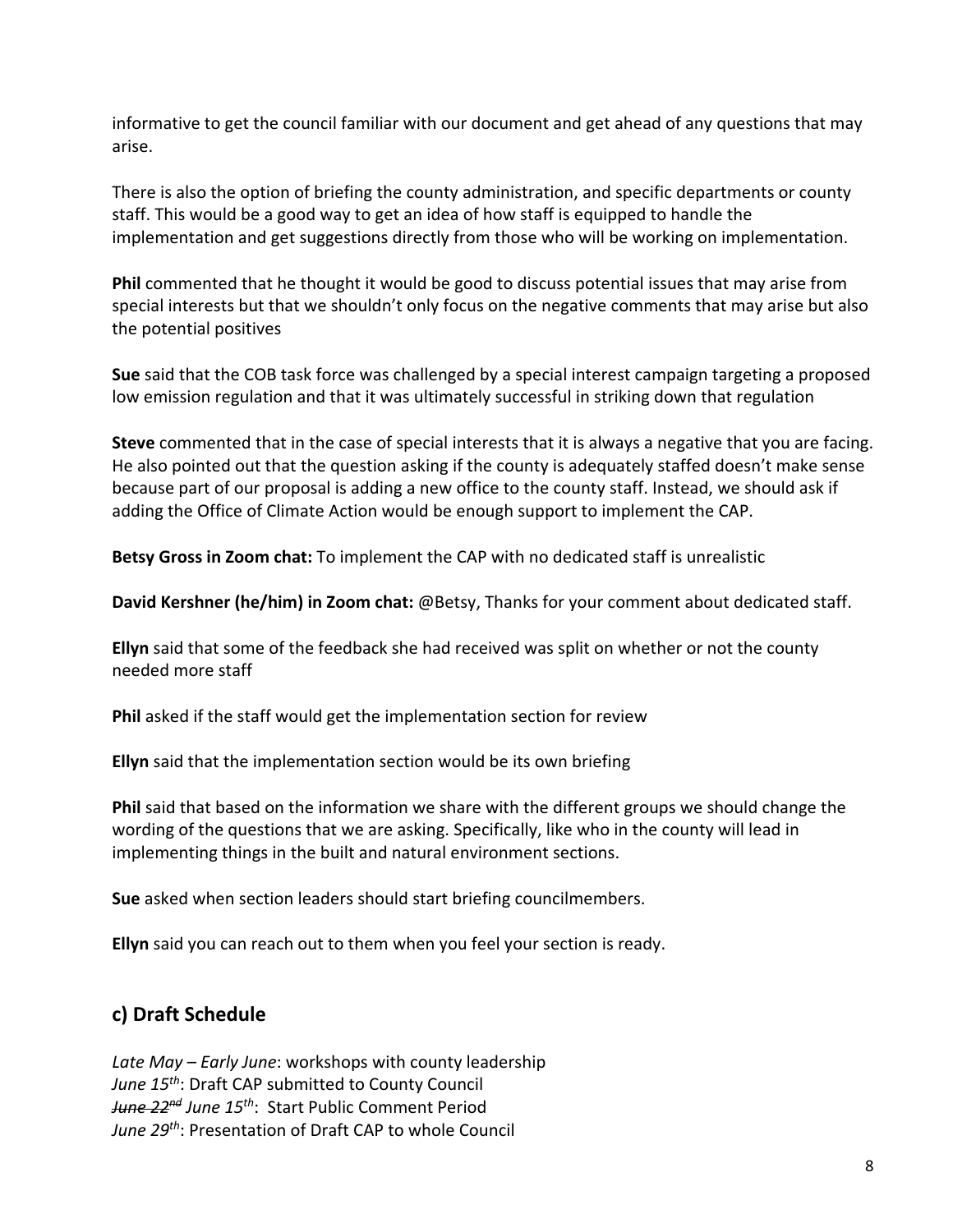*July 13th*: End Public Comment Period *July 20th*: Final draft submitted *July 27th*: Final CAP to Council with resolution for adoption *August 10th*: Final CAP presentation and resolution for adoption by council

# **5) Updates on Text Editing and Report Design – Ellyn**

**Sue** asked about Alison's edits and if we get suggestions from reviewers to add to the edits that Alison has made

**Ellyn** said yes that Alison wants everything to be in the same version for each chapter.

**Phil** asked where to find the most recent versions of the chapters.

**Ellyn** said that she is not editing directly in the dropbox, but clearing potential edits with Alison.

**Dave** asked about the August 10<sup>th</sup> date and asked why it was set for that time.

**Ellyn** said that we are setting the schedule since we are volunteers

**Dave** asked if we could move the final date out further to allow for four weeks of response time for public comments.

**Ellyn** said it is possible but that we are reviewing a lot right now and by then it is unlikely that a substantive suggestion will be added. And that we can always move the date back further if needed.

**Dave** asked for the committee's opinion on the public comment period being three weeks

**Phil** said that 30 days would probably be better

**Chris** said that the draft CAP will be posted on the county council's website on the 22<sup>nd</sup> but that we could post it on the CIAC website on the 15<sup>th</sup> to allow for an extra week for public comments.

**Ellyn** said that since it is going to be summer time that it will be unlikely that we would get a lot of comments.

**Phil** said that we will be able to respond to comments as they come in.

**Ellyn** asked about a section leader meeting involving template design for later in the month. She said that templates are available to look at in the dropbox.

# **7) Adjourn**

# **6) Adjourn**